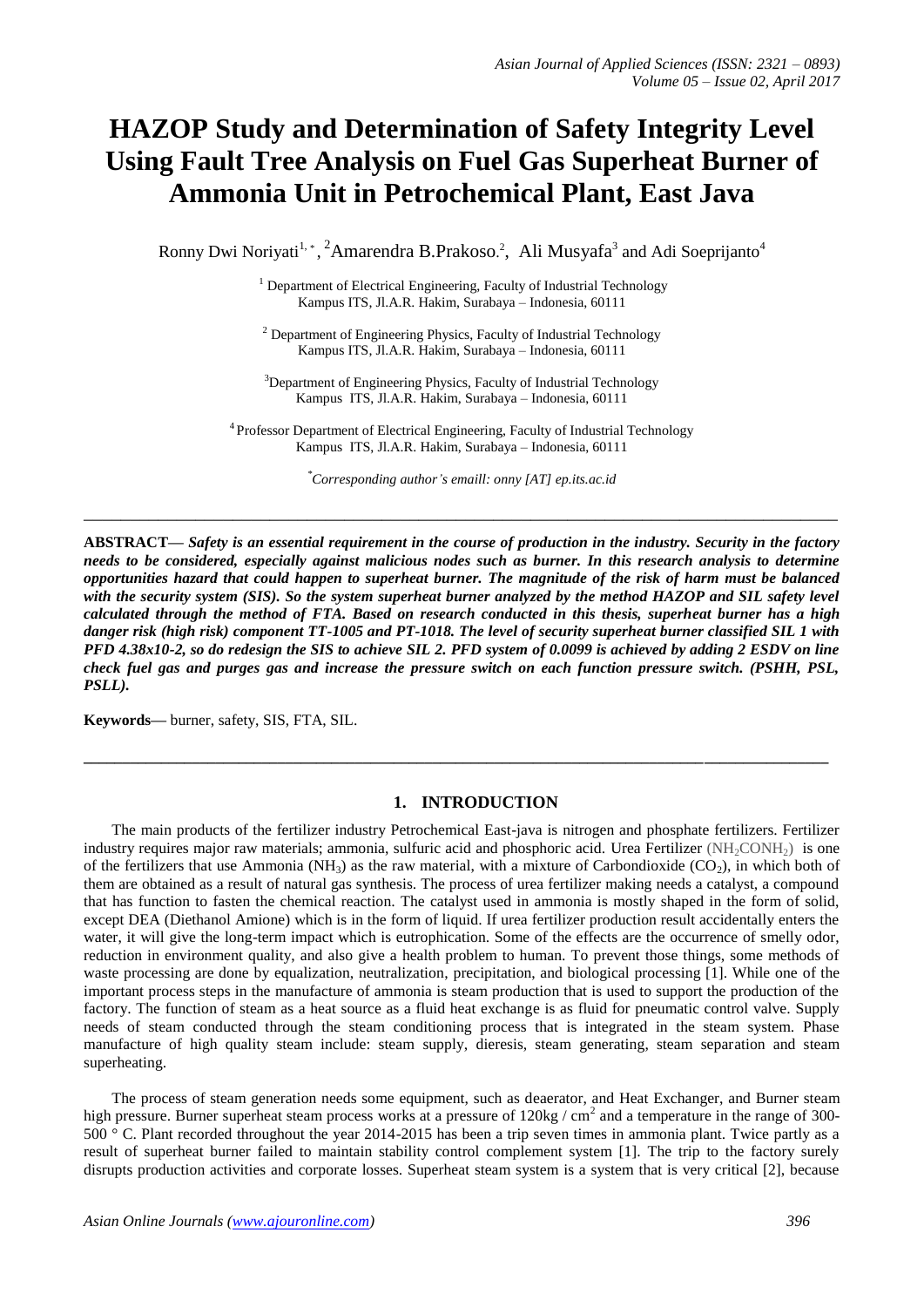the operational temperature and relatively high working pressure. So the greater the chances of the occurrence of hazards and risks serious consequences. Proved that the instrument mounted on superheated have a higher risk of harm than the other nodes. Therefore Instruments installed outside superheat also have levels of extreme danger risk [3]. Then the security of the steam system must be considered because they affect the quality of the products of steam. So that the risk can be reduced to a minimum through maintenance, calibration and business risks decreased.

When the system state is out of control, it would require an analysis of the SIS security system as a whole, with the identification and prevention fail state. [4]. A burner has the potential hazards and risks are great at a petrochemical industry for the plant are oil and gas. As the components that are vulnerable to fire and exploded, enter the fuel consumption is hazardous high into the system so that the necessary existence of a safety system to prevent an explosion, an accident, even the loss of a human life [5]. First have to identify hazards in the system using Hazard analysis and Operability Study (HAZOP). Through HAZOP can do testing on every part of the process to determine the possibility of deviation from the state of design. Understanding the causes and consequences from hazards. Of the existing problems, the researchers conducted "Hazard and Operability Study (HAZOP) and safety instrumented system (SIS) by the method of Fault Tree Analysis. So the SIS on Fuel Gas Burner superheat can improve system security and reduces the risk of imminent danger.

# **2. MATERIAL AND METHOD**

#### **2.1** *Primary Reformer Steam (Superheat Burner)*

He production process is facilitated ammonia steam with high temperature and high pressure. Steam is used here to support the ammonia plant utilities, among others as a working fluid turbine, compressor, and a heat source as the media heat exchanger, used by the instrument to power pneumatic system. Steam produced by equipment called steam system as shown in Figure 2.1. In this system is the integration of several important nodes, among others; de-eretaor, steam drums, heat exchangers, and superheat primary reformer. In research carried out analysis on the primary superheat steam reformer burner. Superheat steam burner generates heat that burned advanced directly through the media coil tube using fuel gas methane (CH4). So that the steam generated has a pressure of  $+ 120$ kg / cm2 and temperature  $+ C^{\circ}520$ . Figure 1.



Figure 1. Process Flow Diagram of Steam System

Steam produced by the system are distributed and utilized into three levels based on the pressure of steam, among others: a. High Pressure (HP) Steam + 120kg / cm2

 HP steam is used to drive turbines and 103JT 101JT. The heat source heater 173C and 172C1 b. Medium Pressure (MP) Steam + 40kg / cm2

 MP Steam obtained from the extraction 101JT, 103JT as well as the supply of WHB used for the manufacture of ammonia, turbine propulsion, and re-boiler at 140C

c. Low Pressure (LP) Steam + 4kg / cm2

 LP Steam is obtained from steam turbine discharge, the flash of blow down drum 156F, 157F is used to drive turbines JT, and steam service. [1]

#### **2.2** *Hazard and Operability (HAZOP) Study*

Hazard and Operability Study HAZOP or referred to is the method used to analyze the hazards in a system. The system uses qualitative techniques to identify potential hazards by using your word. HAZOP is used to describe any part of the process to be known deviations from the design which has been made and assess the causes and consequences that pose a danger to the system. From the schematic next system built guidewords appropriate system. The HAZOP analysis contains several important elements: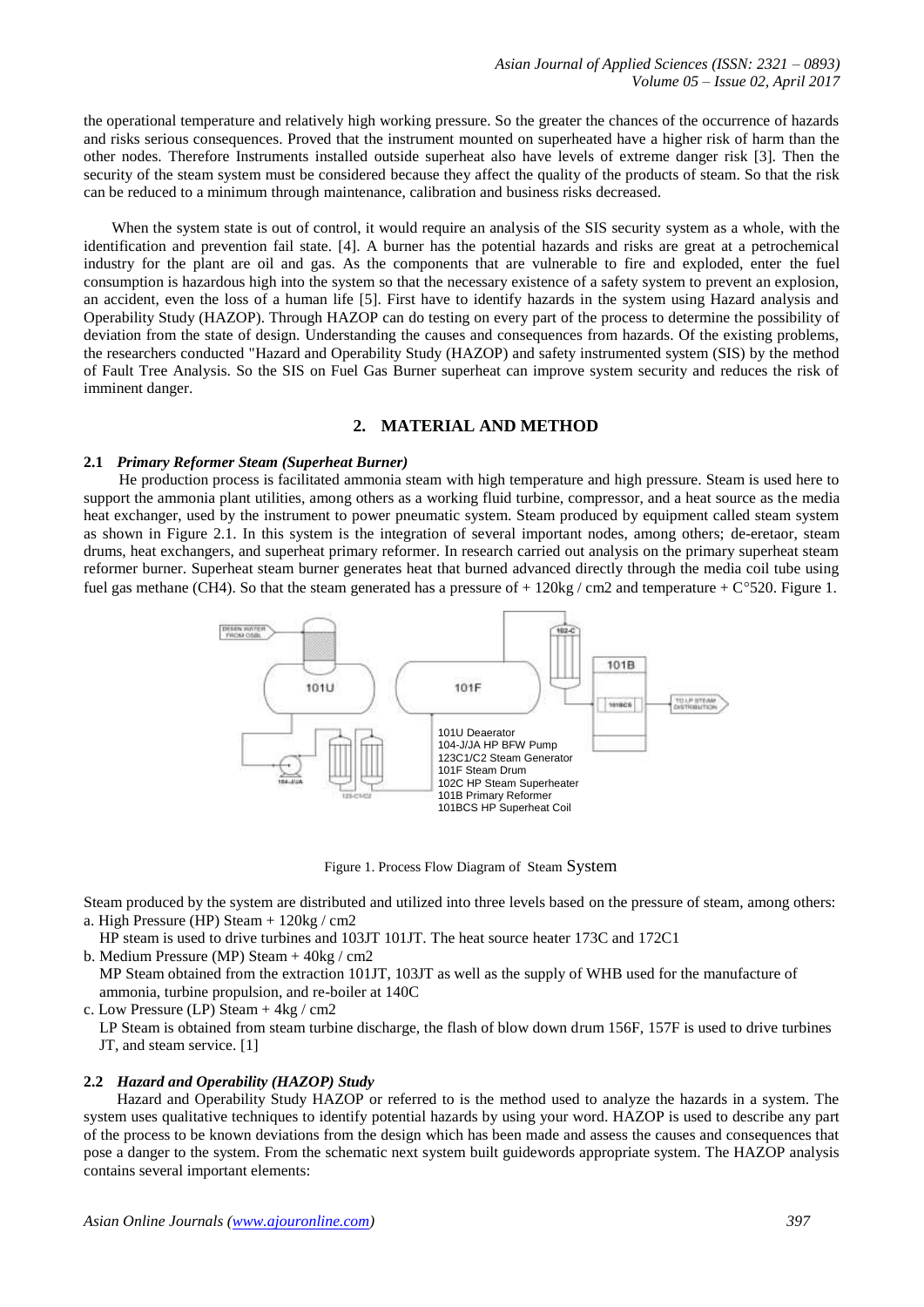- The analysis process is a creative process that systematically use some guideword to identify deviations into the potential dangers of the design process and use this aberration as "triggering device" as a guide in the analysis of identification potential hazards, impact or the consequences that may occur.
- HAZOP analysis performed by personnel with basic knowledge about the process and analyzed using a logical mindset in every definition of the potential hazards.
- Any problems that finished identified, documented in an assessment table.

In HAZOP analysis there are some parameters that are standard in determining the value and level of danger in every component. Parameters used include; likelihood, consequence, and risk matrix. Likelihood is the chance of risk of harm to the components. Parameters used refers to the likelihood that the standard criteria likelihood "Production Departmen I PT. PKG "shown Table 1.

|                  | $-$ 0.0 $-$ 0.0 $-$ 0.0 $-$ 0.0 $-$ 0.0 $-$ 0.0 $-$ 0.0 $-$ 0.0 $-$ 0.0 $-$ 0.0 $-$ 0.0 $-$ 0.0 $-$ 0.0 $-$ 0.0 $-$ 0.0 $-$ 0.0 $-$ 0.0 $-$ 0.0 $-$ 0.0 $-$ 0.0 $-$ 0.0 $-$ 0.0 $-$ 0.0 $-$ 0.0 $-$ 0.0 $-$ 0.0 $-$ 0.0 $-$ 0 |                                                                  |  |  |  |
|------------------|-------------------------------------------------------------------------------------------------------------------------------------------------------------------------------------------------------------------------------|------------------------------------------------------------------|--|--|--|
| N <sub>0</sub>   | Ranking                                                                                                                                                                                                                       | <i>Discription</i>                                               |  |  |  |
|                  | <b>Brand New Excellent</b>                                                                                                                                                                                                    | Risk frequency of occurrence is less than four times in 10 years |  |  |  |
|                  | Very Good / Good Serviceable                                                                                                                                                                                                  | Risk of 4-6 times in 10 years                                    |  |  |  |
|                  | Acceptable                                                                                                                                                                                                                    | Risks occur between 6-8 times in 10 years                        |  |  |  |
| $\boldsymbol{4}$ | <b>Below Standard / Poor</b>                                                                                                                                                                                                  | Risks occur between 8-20 times in 10 years                       |  |  |  |
|                  | Bad / Unacceptable                                                                                                                                                                                                            | Risk occurs 10 times in 10 years                                 |  |  |  |

#### **Table 1. Criteria Likelihood PT. Petrokimia Gresik [1]**

Parameter consequence describes the level of danger of the impact caused by the risk of deviations from the desired state or operating out of control. Reviews carried out based on the impact and the effect on factory activity and production. Standards to determine the consequence refers to the standard criteria factory consequence I PT. PKG shown by Table 2.

| N <sub>0</sub> | Ranking       | <b>Discription</b>                                                                          |  |  |  |  |  |  |
|----------------|---------------|---------------------------------------------------------------------------------------------|--|--|--|--|--|--|
| 1              | Insignificant | Sources of risk (elements / components / objects in the activity) are not impacted at all,  |  |  |  |  |  |  |
|                |               | consequently no significant effect on the continuity of activities, so that activities      |  |  |  |  |  |  |
|                |               | remain implemented                                                                          |  |  |  |  |  |  |
| $\mathfrak{D}$ | Minor         | Sources of risk (elements / components / objects in the activity) have little impact,       |  |  |  |  |  |  |
|                |               | resulting in little impact on the continuity of activities, so that activities still happen |  |  |  |  |  |  |
| 3              | Moderate      | Sources of risk (elements / components / objects in the activity) of a moderate impact,     |  |  |  |  |  |  |
|                |               | the result was the continuation of activities, so that activities still happen              |  |  |  |  |  |  |
| 4              | Major         | Sources of risk (elements / components / objects in the activity) have a major impact,      |  |  |  |  |  |  |
|                |               | consequently significantly to the continuity of the activity, but the activity can still be |  |  |  |  |  |  |
|                |               | implemented, although not optimal                                                           |  |  |  |  |  |  |
| 5              | Catastrophic  | Sources of risk (elements / components / objects in the activity) have an enormous          |  |  |  |  |  |  |
|                |               | impact, the consequences are very significant to the continuity of activities, so that      |  |  |  |  |  |  |
|                |               | activities cannot be implemented                                                            |  |  |  |  |  |  |

# **Table 2. Criteria Consequence PT. Petrokimia Gresik [1]**

Parameter risk ranking is the result of multiplying the likelihood and consequence hazard criteria will be displayed in the matrix, where  $Risk =$  Consequence  $(C)$  x Likelihood  $(L)$ , which is shown by Table.3.

|  | Table 3. Risk Matrix ranking PT. Petrokimia Gresik [1] |
|--|--------------------------------------------------------|
|--|--------------------------------------------------------|

|                       | Consequence      |            |                |                 |                 |  |  |
|-----------------------|------------------|------------|----------------|-----------------|-----------------|--|--|
| Likelihood            | 1, Insignificant | 2, Minor   | 3, Moderate    | 4. Major        | 5, Catastrophic |  |  |
| 1.Brand New Ecxellent |                  | L2         | L3<br>L4       |                 | M <sub>5</sub>  |  |  |
| 2. Good               | L2               | L4         | M6             | M8              | M10             |  |  |
| 3.Acceptable          | L3               | M6         | M <sup>9</sup> | M12             | H <sub>15</sub> |  |  |
| 4.Poor                | L4               | M8         | M12            | H <sub>16</sub> | <b>H20</b>      |  |  |
| 5.Unacceptable        | M5               | <b>H10</b> | <b>H15</b>     | <b>H20</b>      | H <sub>25</sub> |  |  |

Where:

L =*low risk*

M = *moderate risk*

H =*high risk*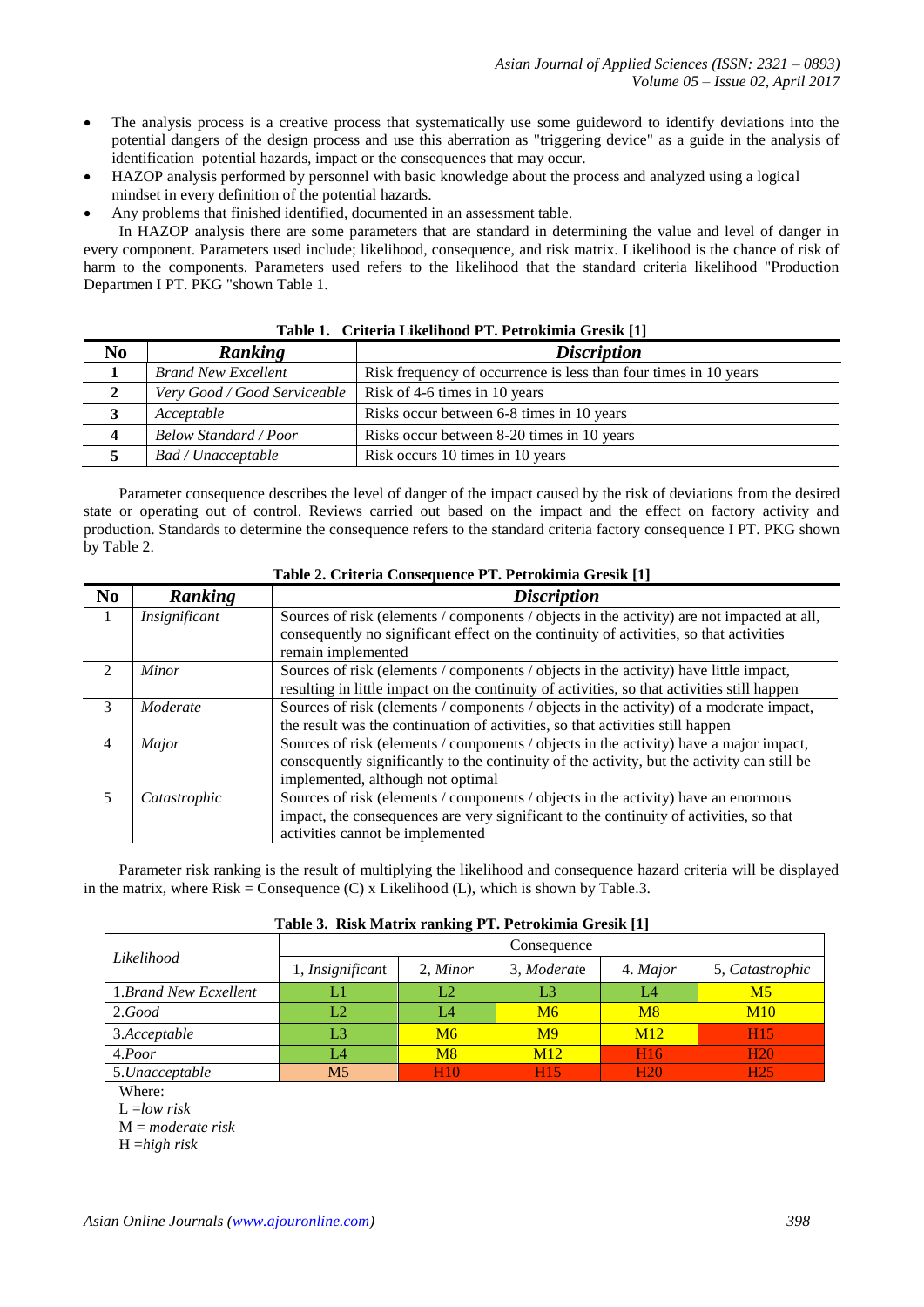# **2.3 Safety Integrity Level (SIL)**

SIL is the security level of safety instrumented system (SIS). SIL is defined as SIL 1, 2, 3, and high 4.Semakin SIL levels, the better the security of SIS. SIL major parameters measured by PFD (Probability Failure on Demand) for categorized SIL 1 if the value is greater PFD equal to 0:01 and smaller than 0.1. For categories other SIL levels can be seen in Table 4. SIS better performance is achieved with the availability of higher security. SIS Performance is enhanced with the addition of redundancy, more frequent testing, and the use of error detection. Some understanding of how the three levels of SIL implemented is critical to the security of the process in determining the SIL. With an understanding of the importance of the safety aspects of the SIS, including what is needed to achieve different SIL. [9]

| Table 4. Safety Integrity Level for SIF [9] |                                 |                          |  |  |  |  |
|---------------------------------------------|---------------------------------|--------------------------|--|--|--|--|
| <b>SIL</b> categories                       | <b>PFD SIF</b>                  | $RRF = (1/PFD)$          |  |  |  |  |
| NR- not requirement                         | 1 < PFD                         | RRF<1                    |  |  |  |  |
| SL1                                         | $10^{-2} \leq PFD \leq 10^{-1}$ | $10^1$ < RRF $\leq 10^2$ |  |  |  |  |
| SL <sub>2</sub>                             | $10^{-3} \leq PFD \leq 10^{-2}$ | $10^2$ < RRF $\leq 10^3$ |  |  |  |  |
| SIL3                                        | $10^{-4} \leq PFD \leq 10^{-3}$ | $10^3$ < RRF < $10^4$    |  |  |  |  |
| SIL4                                        | $10^{-5} \leq PFD \leq 10^{-4}$ | $10^4$ < RRF < $10^5$    |  |  |  |  |

Source: ISA TR 84.00.02-2002

Safety integrity level (SIL) is determined by calculating the probability of a failure will occur using the equation.

$$
\lambda = 1/MTTF \tag{2.1}
$$

## Where:  $\lambda$  = *failure rate* (laju kegagalan); MTTF = Mean Time To Failure

Likelihood obtained from the comparison of the operating time of the components of the average number of component failures to the time following failure.

$$
Likelihood = \frac{\text{Operatingtime}}{\text{MTTF}} \tag{2.2}
$$

The determination of the SIL is very important in the manufacturing lifecycle stages SIL. Met ode in SIL calculations using quantitative methods derived from the calculation of the repair data as well as instrument implemented. After components that define the configuration of equipment arranged in Moon channel. If the equipment connected in series, the series will be calculated failure rate. For configuration Moon channel the formula used to calculate the PFD is [10]:

| $PFD_{1oo1} = \lambda^{DU} x \frac{TI}{2}$                | (2.3) |
|-----------------------------------------------------------|-------|
| $PFD_{\text{max}} = \frac{[(\lambda^{DU})^2 x T I^2]}{I}$ |       |

$$
25.121662
$$
  
9  
9  
5  
1.14  
1.15  
1.16  
1.16  
1.17  
1.18  
1.18  
1.18  
1.18  
1.18  
1.19  
1.19  
1.19  
1.19  
1.19  
1.19  
1.19  
1.19  
1.19  
1.19  
1.19  
1.19  
1.19  
1.19  
1.19  
1.19  
1.19  
1.19  
1.19  
1.19  
1.19  
1.19  
1.19  
1.19  
1.19  
1.19  
1.19  
1.19  
1.19  
1.19  
1.19  
1.19  
1.19  
1.19  
1.19  
1.19  
1.19  
1.19  
1.19  
1.19  
1.19  
1.19  
1.19  
1.19  
1.19  
1.19  
1.19  
1.19  
1.19  
1.19  
1.19  
1.19  
1.19  
1.19  
1.19  
1.19  
1.19  
1.19  
1.19  
1.19  
1.19  
1.19  
1.19  
1.19  
1.19  
1.19  
1.19  
1.19  
1.19  
1.19  
1.19  
1.19  
1.19  
1.19  
1.19  
1.19  
1.19  
1.19  
1.19  
1.19  
1.19  
1.19  
1.19  
1.19  
1.19  
1.19  
1.19  
1.19  
1.19  
1.19  
1.19  
1.19  
1.19  
1.19  
1.19  
1.19  
1.19  
1.19  
1.19  
1.19  
1.19  
1.19  
1.19  
1.19  
1.19  
1.19  
1.19  
1.19  
1.19  
1.19  
1.19  
1.19  
1.19

$$
PFD_{1003} = \frac{100 \times 1000}{4}
$$
\n
$$
PFD_{2002} = \lambda^{DU} \times T1
$$
\n(2.6)

$$
PFD_{2003} = (\lambda^{DU})^2 \times T l^2 \tag{2.7}
$$

$$
PFD_{2004} = (\lambda^{DU})^3 \times T I^3
$$
 (2.8)

Where:

 $PFD_{Moon}$ = *Probability Failure on Demand Average*   $\lambda^{DU}$  (Lambda) = *failure rat*  $TI = Interval$  time / test function (hour)

$$
PFD_{sys} = PFD_s + PFD_l + PFD_{fe}
$$
\n
$$
\tag{2.9}
$$

Where:

 $\overline{PFD}_{sys}$ : PFD rate from safety function-safety related system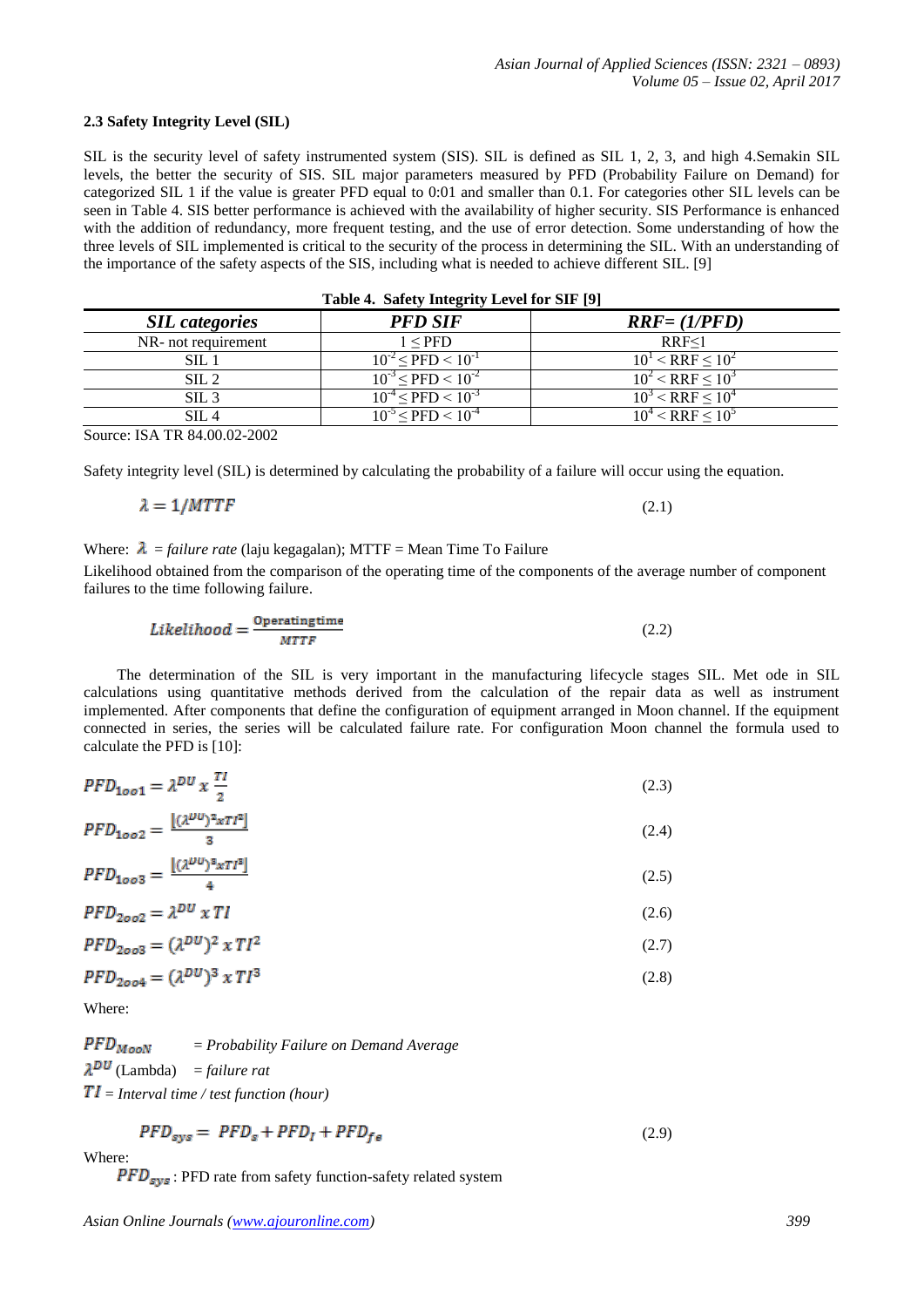: PFD from sensor *subsystem*

 $\overline{PFD_i}$  : PDD from DCS

: PFD from final *element subsystem*

## **2.4. Flowchar of Research**

This research stage following the steps as shown in Figure 2. In more detail includes the following activities:



Figure 2. Flowchart of the research

Step-step research activities include;

- a. Literature by searching literature journals, books and other publications related to the theme research.
- b. The data collection is done by taking pictures of the P  $\&$  ID, PFD, component specifications, the data maintenance of nodes superheat burner (101BBS), primary reformer (101B) server. Data retrieval the recording process for one month.
- c. Hazard identification was conducted using HAZOP (Hazard Operability Study). Covering risks, opportunities danger, deviation superheat processes that occur on the burner, so that the risk value can be determined based on the level of frequency and consequences occur.
- d. SIL calculation obtained by the existing FTA method by calculating each PFD components that represent each event. SIL value superheat burner system is calculated from the total PFD SIS components that make up the node superheat. So that the security level of the system can be known.
- e. Determining Target SIL as a follow-up analysis of the risks and SIL calculation of existing plant to produce recommendations to minimize the danger to the value of SIL consensus in a way component members add safety and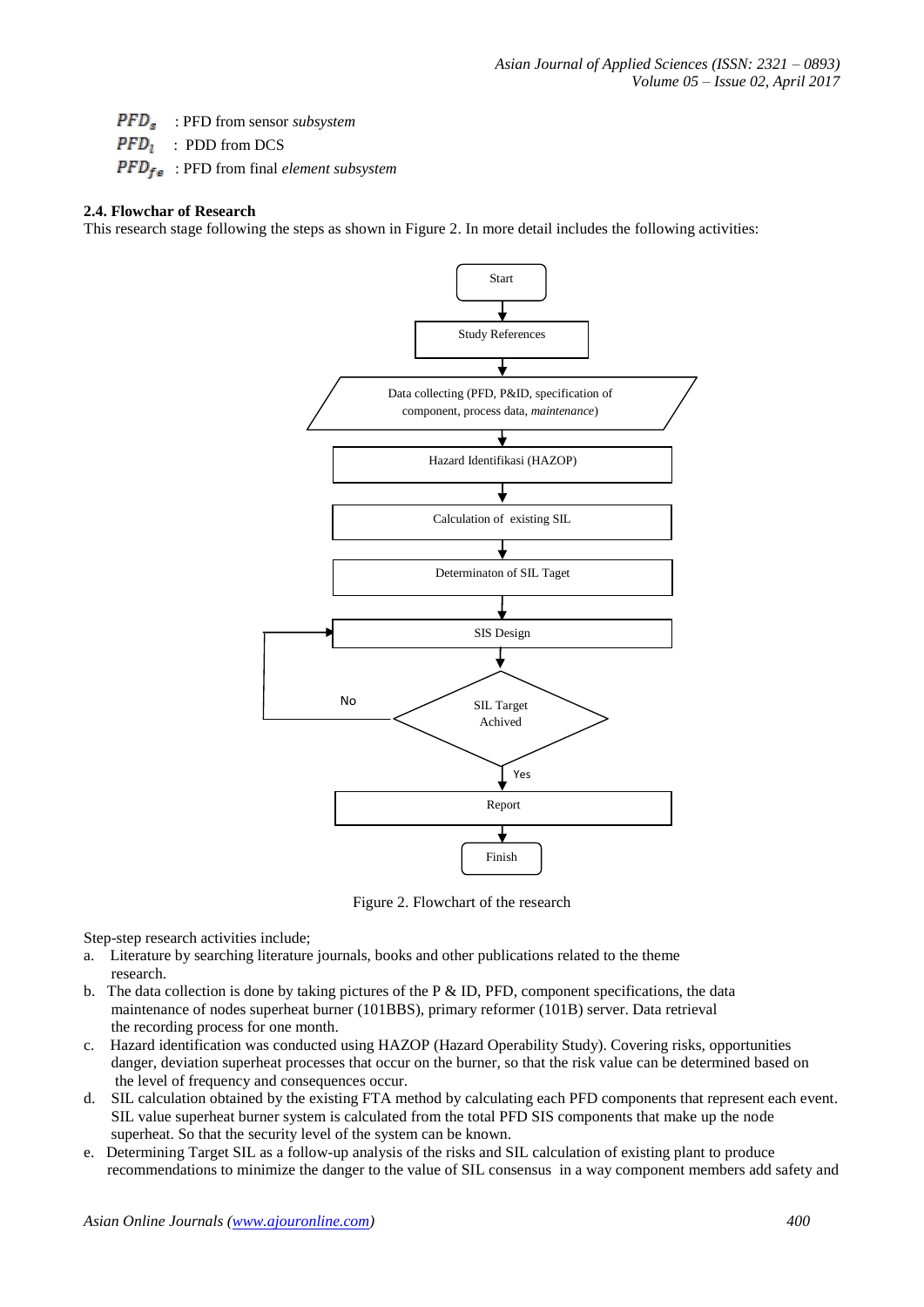security activities to reduce the risk. Level SIL upgraded one notch higher.

f. The design of the SIS as an effort to increase security by adding and changing the configuration of the security system.

#### **3. ANALYSIS AND DISCUSSION**

To produce steam carried out in several stages, carried on with de-erator dieresis 101U, continued preheat the heat exchanger 123 C1 / C2, the separation between the vapor and liquid phase in the steam drum 101F. Dry steam is produced with advanced high temperature heating with heating coil 101B primary reformer. Activity form directly through the combustion burner superheat. Product specification steam has a temperature =  $520\degree$ C and pressure =  $120\text{kg}$ / cm2. Steam products further distributed to the ammonia unit. Vapor product consists of three types; high pressure (HP), medium pressure (MP), and low pressure (LP). Each product is used according to need. So that the primary role of reformer very vital because directly related to combustion and processes with process variables are relatively high, further analysis is focused on the primary node reformer in the form of coil superheat and Uren superheat.

Potential hazards assessed based on the log sheet and the data obtained from the DCS data history, data is sampled with acquisition pattern every four hours of operation at the primary reformer transmitter 101B. Potential hazards of known trends based on average data deviation operations. Obtained through the guide word expressed by the deviation. Temperature transmitter 1005 (TT1005) loop temperature control to maintain the temperature of steam output. P & ID superheat Burner is shown in Figure 3.



Figure 3. P&ID *Superheat Burner*

From the historical data can be further built TT1005 control chart graph. Indicated that the process has deviated to the value are above and below the mean value. Furthermore, the determination guideword and high and low deviation is shown in Figure .4.

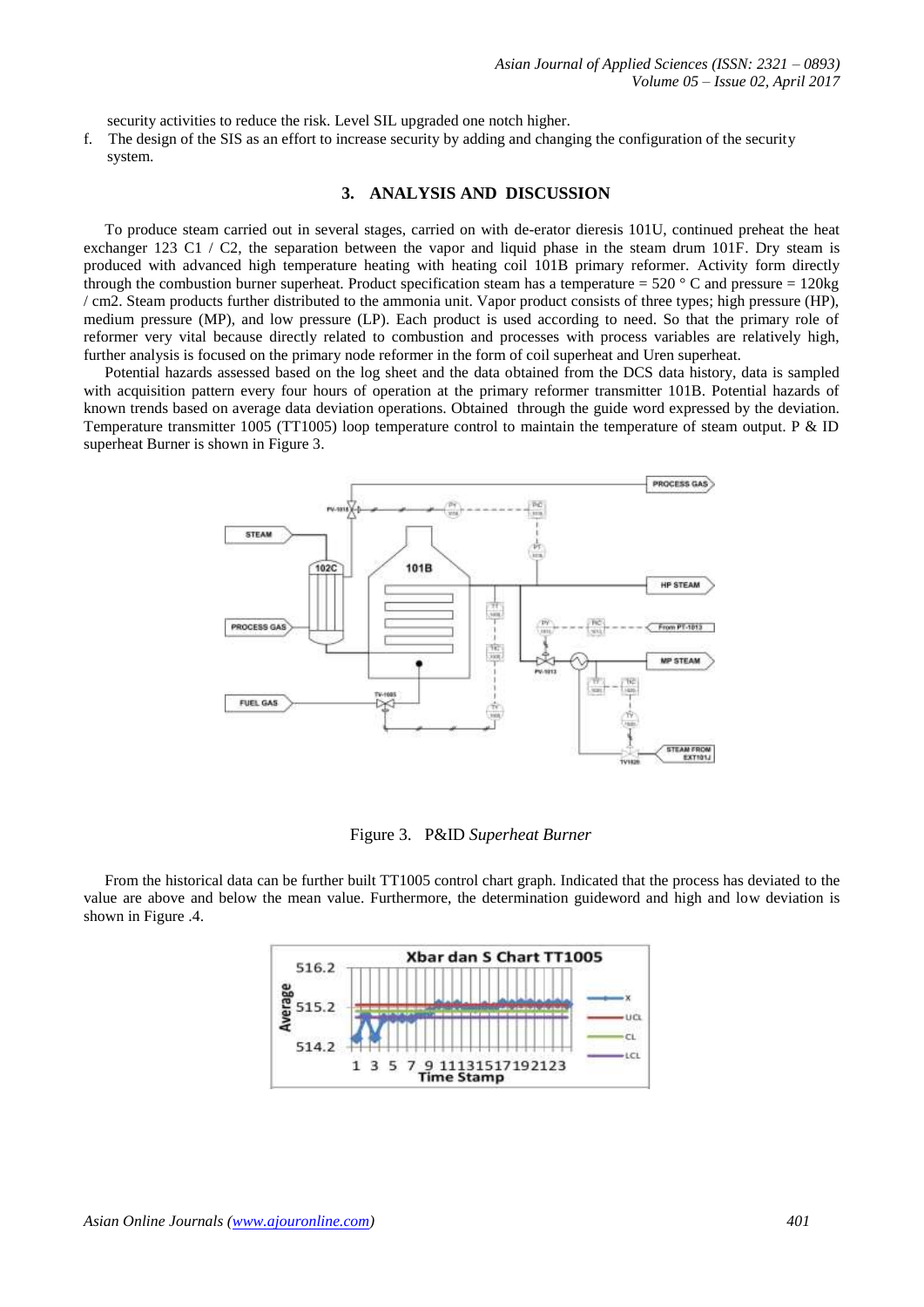

Figure.4. Control Chart of Bar-S TT-1005

| No.            | Coponent       | <b>Description</b>          | <b>Guideword</b> | <b>Deviation</b>        |
|----------------|----------------|-----------------------------|------------------|-------------------------|
| 1              | TT1105         | Temperature Transmitter     | High             | <b>High Temperature</b> |
|                |                |                             | Low              | Low Temperature         |
| 2              | PT1018         | Pressure Transmitter        | High             | <b>High Pressure</b>    |
|                |                |                             | Low              | Low Pressure            |
| 3              | TT1020         | <b>Pressure Transmitter</b> | High             | <b>High Pressure</b>    |
|                |                |                             | Low              | Low Pressure            |
| $\overline{4}$ | PT1013         | Temperature Transmitter     | High             | <b>High Temperature</b> |
|                |                |                             | Low              | Low Temperature         |
| 5              | FI1031         | <b>Flow Transmitter</b>     | More             | More Flow               |
|                |                |                             | Less             | Less Flow               |
| 6              | TI1336         | Temperature Transmitter     | High             | <b>High Temperature</b> |
|                |                |                             | Low              | Low Temperature         |
| $\overline{7}$ | TV-1005        | Control Valve               | <i>Open</i>      | Fail to open            |
| 8              | <b>PV-1018</b> | Control Valve               | Close            | Fail to close           |
| 9              | PV-1013        | Control Valve               | <b>Open</b>      | Fail to open            |
| 10             | TV-1020        | Control Valve               | <b>Open</b>      | Fail to open            |

#### **Table 5. Guideword of node superheat burner**

Levels of risk are expressed in a matrix. To provide value parameter refers to the likelihood and consequence of each standard. Likelihood value is determined using data maintenance, instrument calibration obtained from Dept. Maintenance. As for the components for which data are available traceability data contained in the manual book OREDA (Offshore Reliability Data) 2002.



Figure 5. P & ID Superheat Burner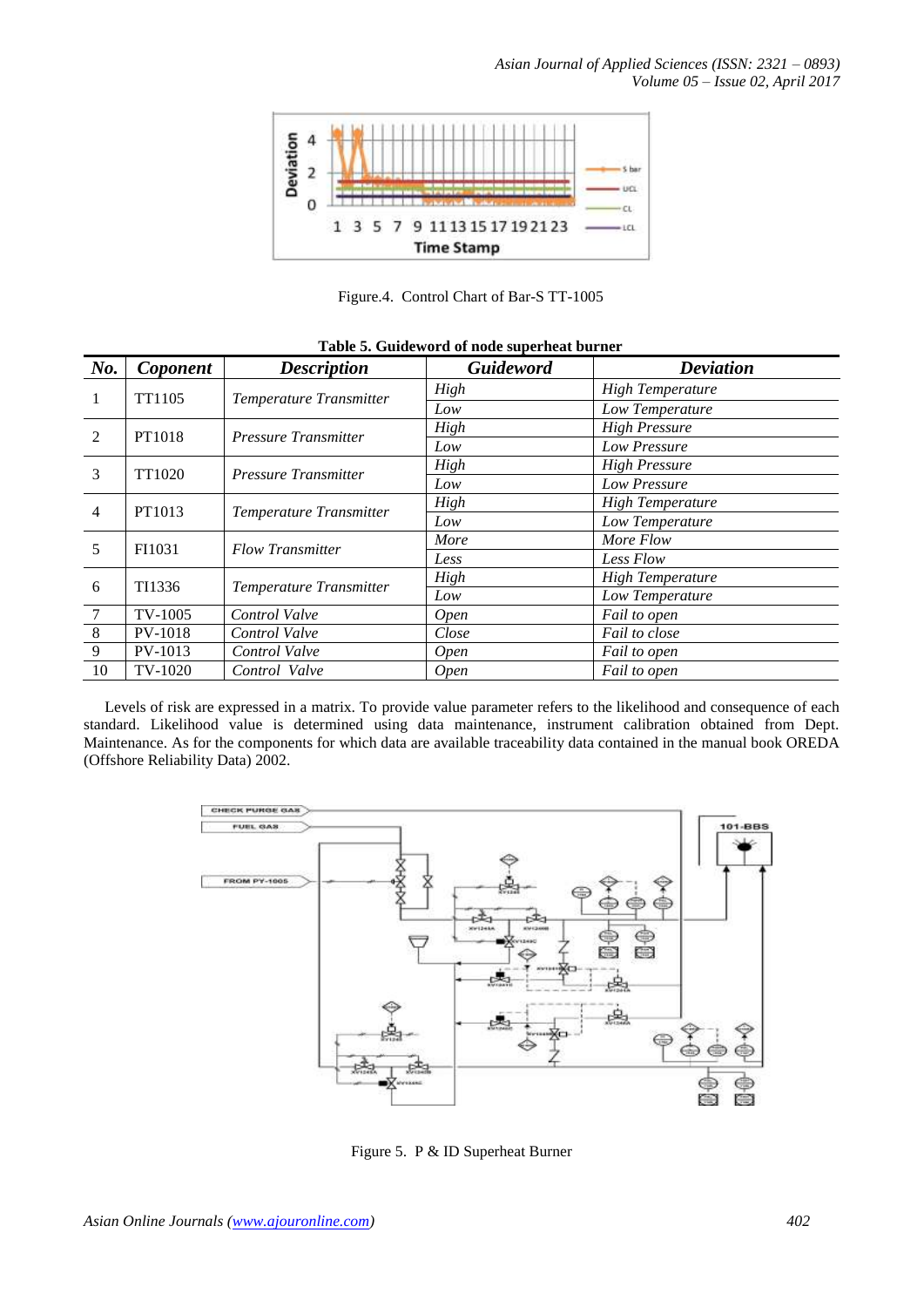Likelihood value is calculated by dividing time operating instrument against the mean time to failure (MTTF). So as to superheat node burner at risk for each component Consequence is determined to seek severity (severity) impacts that occur the risk of deviations from the desired state. Based on the standard process data and operational implementation (SOP) ammonia plant can then be determined according to the severity level of consequences category table 6.

| No.            | Component | L                                          | С                                                                                                                                                               | <b>RR</b>       |
|----------------|-----------|--------------------------------------------|-----------------------------------------------------------------------------------------------------------------------------------------------------------------|-----------------|
| $\mathbf{1}$   | TT1005    | 4                                          | 5                                                                                                                                                               | H <sub>20</sub> |
|                |           | 4                                          | 5                                                                                                                                                               | H <sub>20</sub> |
| $\overline{2}$ | PT1018    | 4                                          | 5                                                                                                                                                               | H <sub>20</sub> |
|                |           | 5<br>$\overline{4}$<br>3<br>$\overline{2}$ | <b>H20</b>                                                                                                                                                      |                 |
| 3              | PT1013    |                                            |                                                                                                                                                                 | M6              |
|                |           | 3                                          | $\overline{2}$                                                                                                                                                  | M6              |
| 4              | PT1020    | $\overline{2}$                             | 3                                                                                                                                                               | M6              |
|                |           | $\overline{2}$                             | 3                                                                                                                                                               | M6              |
| 5              | FI1031    | $\overline{2}$                             | 3                                                                                                                                                               | M6              |
|                |           | $\overline{2}$                             | $\overline{2}$<br>$\overline{2}$<br>$\mathbf{1}$<br>$\overline{2}$<br>$\mathbf{1}$<br>1<br>3<br>3<br>1<br>$\overline{2}$<br>$\mathbf{1}$<br>$\overline{2}$<br>1 | M6              |
| 6              | TI1031    |                                            |                                                                                                                                                                 | L2              |
|                |           |                                            |                                                                                                                                                                 | L2              |
| 7              | TV-1005   |                                            |                                                                                                                                                                 | L2              |
| 8              | PV-1018   |                                            |                                                                                                                                                                 | L2              |
| 9              | PV-1013   |                                            |                                                                                                                                                                 | L2              |
| 10             | TV-1020   |                                            |                                                                                                                                                                 | L2              |

**Table 6. Likelihood, Consequence and Risk Ranking in Superheat burner**

Security systems burner superheat implement security layer Safety instrumented system (SIS). SIS consists of a sensing element in the form of switches, controllers such as PLCs, the final element in the form of valve / solenoid valve. The security system installed on the components that have a high chance of danger. Fuel burner using methane gas (CH4) is supplied from the fuel gas. Direct burning combustion manifold which has two gases feed pipe line for supplying the gas burner and each line has a safety system SIS. SIL calculation by the method of the FTA, the SIS system superheat burner using PFD value derived from the data maintenance. Because there are limited data maintenance, then the pressure switch components, PLC and solenoid valve XY1240 XY1245 using values based OREDA 2002. The failure rate of the components of SIS PFD superheated burner shown in table 7.

| <b>NO</b> | Instrumen                                                                                                      | <i>Failure Rate</i>                                                                                                                                      | <b>PFD</b>                                                                                                                          | <b>SIL</b>                                                                                  |
|-----------|----------------------------------------------------------------------------------------------------------------|----------------------------------------------------------------------------------------------------------------------------------------------------------|-------------------------------------------------------------------------------------------------------------------------------------|---------------------------------------------------------------------------------------------|
| 1         | <b>Pressure Switch</b><br><b>PSHH</b><br><b>PSLL</b><br><b>PSL</b><br><b>PSHH</b><br><b>PSLL</b><br><b>PSL</b> | $2.00x10^{-6}$<br>$2.00x10^{-6}$<br>$2.00x10^{-6}$<br>$2.00x10^{-6}$<br>$2.00x10^{-6}$<br>$2.00x10^{-6}$                                                 | $8.76x10^{-3}$<br>$8.76x10^{-3}$<br>$8.76x10^{-3}$<br>$8.76x10^{-3}$<br>$8.76x10^{-3}$<br>$8.76x10^{-3}$                            | $\overline{2}$<br>2<br>$\overline{2}$<br>$\overline{2}$<br>$\overline{2}$<br>$\overline{2}$ |
| 2         | <b>PLC</b> Safety Manager                                                                                      |                                                                                                                                                          | $1.43 \times 10^{-4}$                                                                                                               | 3                                                                                           |
| 3         | <b>Final Element</b><br>XY1240<br>XV1240<br>XY1245<br>XV1245<br>XV1241<br>XV1246                               | $4.800 \times 10^{-7}$<br>$2.211 \times 10^{-5}$<br>$4.800 \times 10^{-7}$<br>$2.162 \times 10^{-5}$<br>$2.163 \times 10^{-5}$<br>$2.163 \times 10^{-5}$ | $2.102 \times 10^{-3}$<br>$1.250 \times 10^{-2}$<br>$2.102 \times 10^{-3}$<br>$1.195x10^{-2}$<br>$1.196x10^{-2}$<br>$1.196x10^{-2}$ | 2<br>2                                                                                      |

**Table 7. Values & PFD component failure rate superheat Burner.**

Through analysis of the FTA, the calculation of the value of the SIL superheat burner searched through the stages shown in Figure 6.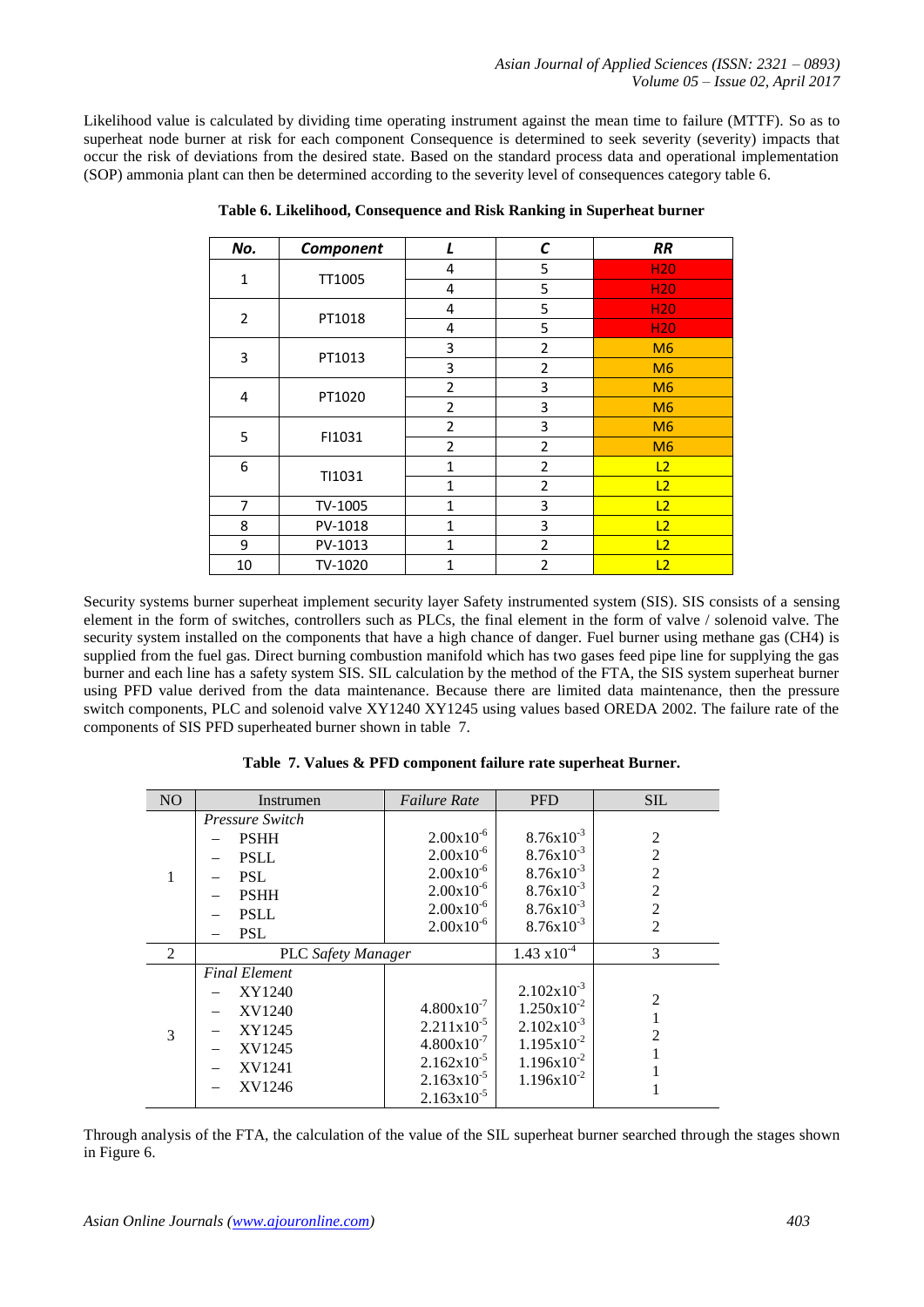

Figure 6. FTA Superheat Burner.

Through analysis of the FTA SIL superheat value calculation burner is calculated as follows.

 $PFDsb = PFDfuel$  gas  $\cup$   $PFD$  check purge gas  $PFDsb = (PFDs \cup PFDI \cup PFDfe) \cup (PFDs \cup PFDI \cup PFDfe)$  $PFDsb = (PFDs \cup PFDI \cup PFDfe) \cup (PFDs \cup PFDI \cup PFDfe)$  $PFDsb = (((8.760 \times 10^{-3} \times 3) + 0.000143 + (1.250 \times 10^{-2} + 1.19510^{-2})) + (8.76 \times 10^{-3} \times 3) + 0.000143$  $+(1.196x10^{-2}+1.196x10^{-2}))$  $PFDsb = 2.45 \times 10^{-2} + 2.38 \times 10^{-2}$  $PFDsb = 4.8310^{-2}$  (SIL 1)

An increase in SIL, once obtained is calculated PFD of SIS system superheat SIL burner system. Moon SIS channel configuration obtained by sensing combination element (pressure switch) and the final element (valve) and the value PFD tabulated tables 4.4 and 4.5 as well as SIL combination of SIS in Table 8.

|  | Table 6. Value I Dr and SIL I ressure Switch |                            |     |  |  |  |
|--|----------------------------------------------|----------------------------|-----|--|--|--|
|  | Configures                                   | <b>PFD</b> Pressure Switch | SIL |  |  |  |
|  |                                              | $\lambda$ 0.000002         |     |  |  |  |
|  | 1001                                         | $8.760 \times 10^{-3}$     |     |  |  |  |
|  | 1002                                         | $7.674 \times 10^{-5}$     |     |  |  |  |
|  | 1003                                         | $6.722 \times 10^{-7}$     |     |  |  |  |

**Table 8. Value PDF and SIL Pressure Switch**

PFD calculation of the pressure switch using a data failure rate of Oreda book in 2002 for maintenance of data showing the absence of failure for 20 years operating ammonia plant. So for now on SIS superheat burner consists of three pressure switch (PSHH, PSLL, PSL) to the fuel feed line and a gas line purge gas check. Overall ESDV value of existing SIL 1. So as to achieve the necessary modifications to the configuration ESDV from Table 4.6 written SIL 2 can be achieved with a combination of configuration ESDV 6 and switch after. PFD value and the SIL of a variety of configurations do a combination of the sensing element and final element in table 9.

**Table 9. Value PFD and SIL Final Element ESDV**

| Konfi<br>guration | <b>PFD</b> Final element |                        |                        |                        |                           |                           |  |  |
|-------------------|--------------------------|------------------------|------------------------|------------------------|---------------------------|---------------------------|--|--|
|                   | XV1240                   | XV1245                 | XV1241                 | XV1246                 | XY1240                    | XY1245                    |  |  |
|                   | $2.21 \times 10^{-5}$    | $2.16x10^{-5}$         | $2.16x10^{-5}$         | $2.16x10^{-5}$         | $\lambda$ 4.80 $x10^{-7}$ | $\lambda$ 4.80 $x10^{-7}$ |  |  |
| 1001              | $9.684 \times 10^{-2}$   | $9.468 \times 10^{-2}$ | $9.474 \times 10^{-2}$ | $9.474 \times 10^{-2}$ | $2.102 \times 10^{-3}$    | $2.102 \times 10^{-3}$    |  |  |
| 1002              | $1.250 \times 10^{-2}$   | $1.195 \times 10^{-2}$ | $1.197x10^{-2}$        | $1.197x10^{-2}$        | $5.893 \times 10^{-6}$    | 5.893 $x10^{-6}$          |  |  |
| 1003              | $1.816 \times 10^{-3}$   | $1.698x10^{-3}$        | $1.701 \times 10^{-3}$ | $1.701x10^{-3}$        | $1.859 \times 10^{-8}$    | $1.859 \times 10^{-8}$    |  |  |
| 2002              | $1.937 \times 10^{-1}$   | $1.894 \times 10^{-1}$ | $1.895 \times 10^{-1}$ | $1.895 \times 10^{-1}$ | $4.205 \times 10^{-3}$    | $4.205 \times 10^{-3}$    |  |  |
| 2003              | $3.751 \times 10^{-2}$   | $3.586x10^{-2}$        | $3.590x10^{-2}$        | $3.590x10^{-2}$        | $1.768 \times 10^{-5}$    | $1.768 \times 10^{-5}$    |  |  |
| 2004              | $7.266 \times 10^{-3}$   | $6.790x10^{-3}$        | $6.803 \times 10^{-3}$ | $6.803 \times 10^{-3}$ | $7.434 \times 10^{-8}$    | $7.434 \times 10^{-8}$    |  |  |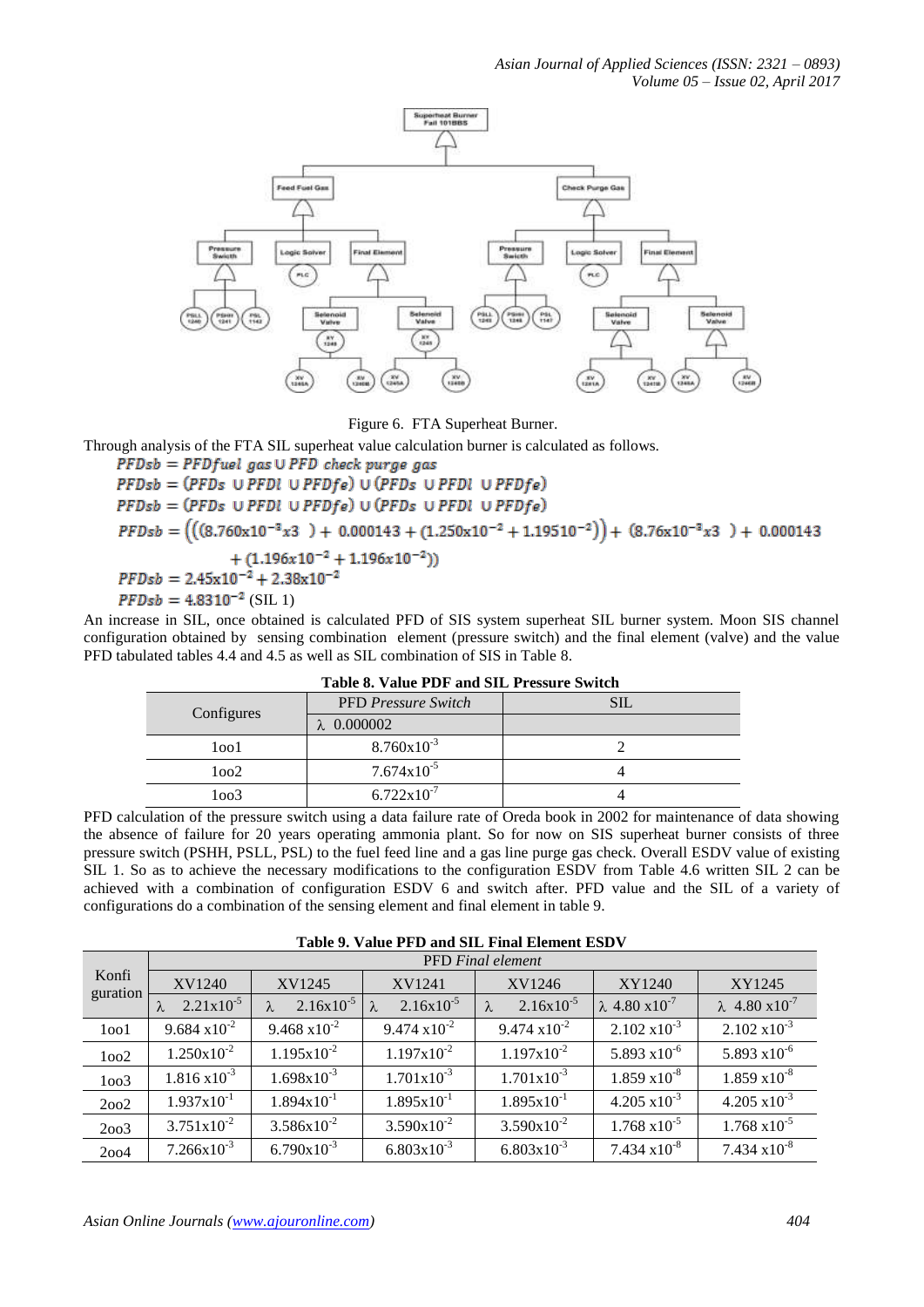| NO.            | SIL Logic<br><b>Sensing Element</b> |                |               | <b>Final Element</b> |                |                   |                | <b>SIL SIS</b> |
|----------------|-------------------------------------|----------------|---------------|----------------------|----------------|-------------------|----------------|----------------|
|                |                                     |                | Solver PLC    |                      | <b>ESDV</b>    |                   | Solenoid Valve |                |
|                | Configures                          | $SIL$          |               | Configures           | <b>SIL</b>     | Configures        | <b>SIL</b>     |                |
|                | 1001                                | $\overline{2}$ | 3             | 1003                 | $\overline{2}$ | 1001              | $\overline{2}$ | 2              |
| $\overline{2}$ | 1001                                | 2              | 3             | 2002                 | $\theta$       | 1002              | 4              | 0              |
| 3              | 1001                                | 2              | 3             | 2003                 |                | 1003              | 4              |                |
| $\overline{4}$ | 1 <sub>oo1</sub>                    | $\overline{2}$ | 3             | 2004                 | $\overline{2}$ | 2002              | $\overline{2}$ | $\overline{2}$ |
| 5              | 1002                                | $\overline{4}$ | 3             | 1003                 | $\overline{2}$ | 1001              | $\overline{2}$ | $\overline{2}$ |
| 6              | 1002                                | 4              | 3             | 2002                 | $\Omega$       | 1002              | 4              | $\mathbf{0}$   |
| 7              | 1002                                | 4              | 3             | 2003                 |                | 1 <sub>oo</sub> 3 | 4              |                |
| 8              | 1002                                | $\overline{4}$ | 3             | 2004                 | $\overline{2}$ | 2002              | $\overline{2}$ | $\overline{2}$ |
| 9              | 1 <sub>oo</sub> 3                   | 4              | 3             | 1003                 | $\overline{2}$ | 1001              | $\overline{2}$ | $\overline{2}$ |
| 10             | 1003                                | 4              | 3             | 2002                 | $\theta$       | 1002              | 4              | $\overline{0}$ |
| 11             | 1003                                | $\overline{4}$ | 3             | 2003                 |                | 1003              | 4              |                |
| 12             | 1 <sub>oo</sub> 3                   | $\overline{4}$ | $\mathcal{R}$ | 2004                 | $\mathfrak{D}$ | 2002              | $\mathfrak{D}$ | $\overline{2}$ |

**Tabel 10. The resulting value is a combination SIL SIS Fuel Gas Line**

An increase in SIL base on the voting system targets Moon SIL 2 can be achieved through the six combinations; switch between sensing element and final element (ESDV) Table 4.6. Calculation combination table SIS-2 has a combination of numbers 1, 4, 5, 8, 9. From the comparison calculation of some combination of SIS system, then obtained the system reaches SIL 2 combination number 5 with PFD 0.010. The combination of the number 5 is composed of sensing element 1oo2, 1oo3 ESDV (XV1241-1246) and 1oo1 (XY1240 and 1245) and requires additional instrument 6 and the second pressure switch control valve and the second solenoid valve. When compared to the combination of X number also achieves SIL 2. Implementation of an increase in SIL with the addition ESDV actuator configured 1oo3 and 1oo2 pressure switch sensing element generates a configuration that can be applied to SIS superheated burner, shown in Figure 7.



Figure 7. P & ID SIS Superheat Burner

Through a combination of SIS number 5 configuration using FTA method obtained SIL value calculation of superheat following burner.

 $PFDsb = PFDfuel gas \cup PFD check purge gas$  $PFDsb = (PFDs \cup PFDple \cup PFDfe) \cup (PFDps \cup PFDple \cup PFDfe)$  $PFDsb = (PFDs \cup PFDple \cup PFDfe) \cup (PFDps \cup PFDple \cup PFDfe)$  $PFDsb = ((7.674 \times 10^{-5} \times 3) + 1.43 \times 10^{-4} + (1.816 \times 10^{-3} + 1.698 \times 10^{-3} + 2.102 \times 10^{-3} + 2.102 \times 10^{-3}))$ +  $((7.674x10^{-5}x3) + 1.43x10^{-4} + (1.701x10^{-3} + 1.701x10^{-3}))$  $PFDsb = 0.0099$  (SIL 2)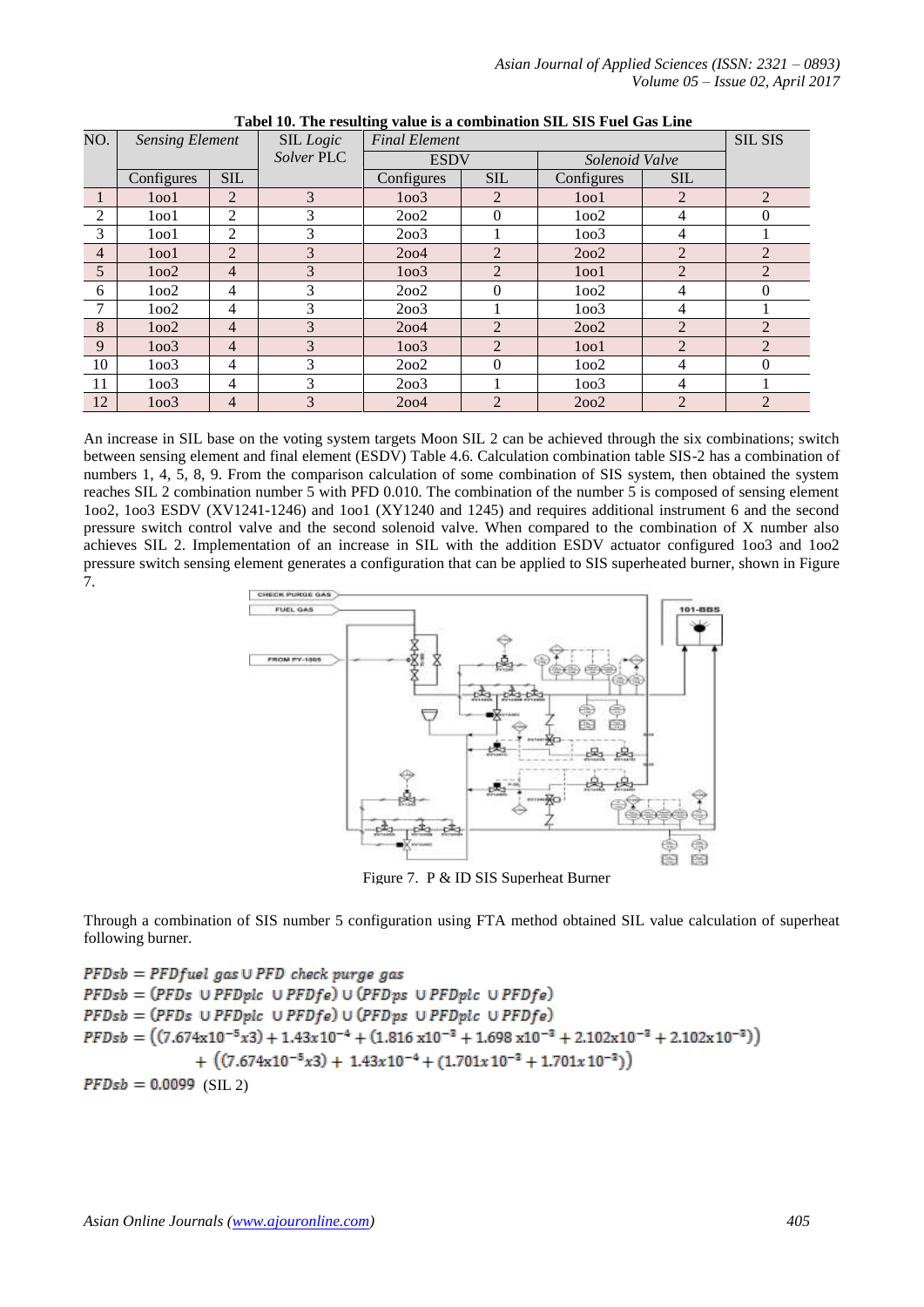## **4. CONCLUSION**

Based on research that has been done, it concluded as follows; Components PT-1018 and TT-1005 have a risk ranking of 20 were classified as high risk categories. While component of PT-1013, TT-1020 is included in moderate category, so it is necessary to reduce these risks by redesigning SIS for improve the SIL system. Superheat burner existing value SIL system for one with the PFD of the components of the final element ESDV having a value PFD greater than other component and Improved SIL system superheat burner reached SIL 2 with PFD 0.0099 by adding 2 pieces ESDV install series on each line feed fuel check gas and purge gas as well as the addition of a pressure switch again in any function switch (PSHH, PSL, PSLL).

#### **5. ACKNOWLEDGEMENT**

The authors would like to thank the Institute for Research and Community Service (LPPM ITS), Institut Technologi Sepuluh Nopember, Surabaya. With supporting financing the research. Also, the authors would like to thank the anonymous referees for their comments on the eelier version of this work.

# **6. REFERENCES**

- [1] A. PT. Petrokimia Gresik. Ammonia Plan I.
- [2] Abouelrish, Ahmed. September 2015. Design of Boiler Burner Management System International Education & Research Journal Volume-1 Issue-2
- [3] Fault Tree Handbook with Aerospace Applications Version 1.1, NASA Publication, August
- [4] ANSI/ISA-TR84.02. 2002. Safety Instrumented Functions (SIF) –Safety Integrity Level (SIL) Evaluation Techniques Part 1: Introduction. Research Triangle Park, NC: American National Standard Institute.
- [5] ANSI/ISA-TR84.00.02-2002 Part 3. Safety Instrumented Function (SIF) Safety Integrity Level (SIL) Evaluation Techniques Part 3: Determining the SIL of a SIF via Fault Tree Analysis. American National Standard Institute.
- [6] Going Bill, 2000. Advanced Control Steam Superheat Temperature on a Utility Boiler. IEEE Research Journal Volume-3 Issue-2.
- [7] IEC- 61882. 2001. Hazard and Operability Studies (Hasp Studies) Application Guide. Geneva: International Electro technical Commission.
- [8] John N. Dyer, Anya P. Raibagkar, Massimiliano Kolbe, and Ernesto Solano "Blast Damage Considerations for Horizontal Pressure Vessel and Potential for Domino Effects", the Italian Association of Chemical Engineering, Italy, 2012.
- [9] Montgomery, Douglas C "Introduction to statistical Quality Control 6<sup>th</sup> Edition", United States of America. 2009.
- [10] M. Marshal, Edward and W. Scarp, Eric, "Safety Integrity Level Selection." (United State of America: Research Triangle Park, NC: ISA., 2002.
- [11] Musyafa, A. And Kristianingsih, L., "Risk Management and Safety System Assessment from Power Plant Steam Boiler in Power Systems Unit 5, Paiton Indonesia", Australian Journal of Basic and Applied Sciences, 7(11) Sep 2013, Pages: 349-356, 2013.
- [12] Musyafa, A. And Zulfiana, Erna., "Risk Management and Hazard and Operability Study on Steam Turbine Power Plant Unit 5 in The Power Generation Paiton, East Java-Indonesia", Advances in Natural and Applied Sciences, 7(5) December 2013, Pages: 510-518, 2013.
- [13] Mustafa, A. ,at.al., " Hazad And Operability Study and Analysis of Safety Integrity Level Case Study: Ammonia Refrigerant Compressor at Petrochemical Plant" Advances in Natural and Applied Sciences, 9(8) July 2015, Pages: 36-42, AENSI Journals, 2015.
- [14] Mustafa, A., at.al. "Reliability and Maintainability Assessment of the Steam Turbine Instrumentation System for optimization Operational Availability System at Fertilizer Plant", Australian Journal of Basic and Applied Sciences, 8(13) August 2014, Pages: 132-139, 2014.
- [15]. Mustafa, A. et.al. "Evaluation of the Reliability and Prediction Maintenance on the Air Compressor System in Ammonia Plant PT. Petrokimia Gresik", Australian Journal of Basic and Applied Sciences, 9(11) May 2015, Pages: 853-862, 2015.
- [16] Oakland, Josh S. 2003. Statistical Process Control 5<sup>th</sup> edition. Butterworth Heinemann, Oxford.
- [17] Poulose, Smear Maria, and Madhu, G., "Hazop Study for Process Plants: A Generalized Approach", International Journal of Emerging Technology and Advanced Engineering, 2012
- [18] Rashid Quiche. Ali A.J Adam." Reliability of Risk Assessment in petrochemical industries. International Journal of Industrial Management (IJM)". ISSN (Print) 22899286e-ISSN xxxx. Volume xx. Pp pp xx-xxJune, 2015. Universities Malaysia Pahang, Malaysia, 2015.
- [19] Robert W. Johnson. "Beyond-compliance uses of HAZOP/LOPA studies". Science Direct. Pp. 727-733., 2010.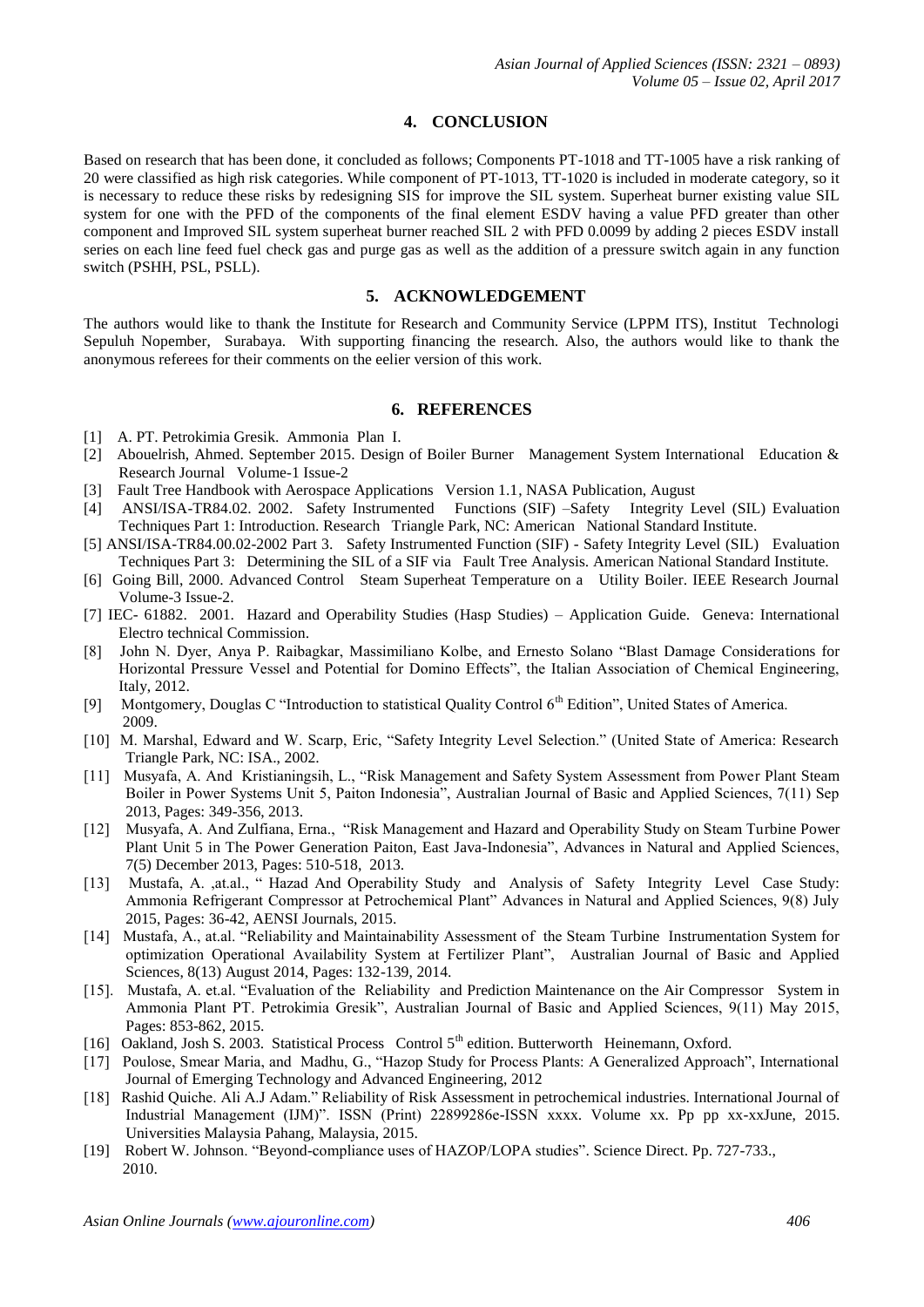- [20] Ronny D. Noriyati, et.al..." Reliability Assessment of Cooling Pump For Parts Inventory Planning in Power Plant System, Paiton-Indonesia". Australian Journal of Basic and Applied Sciences, 8(13) August 2014, Pages: 140-146 AENSI ISSN: 1991-8178. Journal home page: www.ajbasweb.com, 2014.
- [21] Ronny Dwi Noriyati, et.al. "Risk Assessment and Safety Analysis on Power Generation Boiler at PT.Petrokimia Gresik,Indonesia". The 2015 International Applied Reliability Symposium, Asia Pacific, October 7 - 9, 2015 Singapore
- [22] Ronny Dwi Noriyati, et.al . "Hazard & operability study and determining safety integrity level on sulfur furnace unit: A case study in fertilizer industry". Available online at [www.sciencedirect.com.](http://www.sciencedirect.com/) Procedia Manufacturing 4  $(2015) 231 - 236.$
- [23] Ronny D. Noriyati, et.al. "Hazard and Operability Study and Risk Management Case Study: Phosphoric Acid Concentration Process in Petrochemical Plant – Indonesia". International Journal of Engineering & Technology IJET-IJENS Vol:16 No:01. 164401-3838-IJET-IJENS © February 2016 IJENS
- [24] Silvana D. Costa. et. al. "Evaluation Safety Integrity Level Using Layer of Protection Analysis in Recycle Gas First Stage Cycle Compressor at PT. Pertamina Persero" **.,** Australian Journal of Basic and Applied Sciences, 9(20) June 2015, Pages: 154-163, 2015.
- [25] Skrtic, Lana, "Hydrogen Sulfide, Oil and Gas, and People's Health", Energy and Resources Group University of California, Berkeley. 2006.
- [26]. summers, Angela. "Safety Integrity Level: Do You Understand The Odds?" (Journal of Control Engineering*, SIS-TECH* solution, LLC, 2000.
- [27]. Temilade Ladokun, Farhad , "Accidents in Pressure Vessels: Hazard Awareness", World Congress on Engineering, U.K. ,2010.
- [28]. The Norwegian oil industry association, OLF Recommended Guidelines for the application of IEC 61508 and IEC 61511 in the petroleum activities on the Norwegian Continental Shelf, No.: 070 Date effective: 1.0 2, .2001.

# **ANNEX-1.**

HAZOP *Node superheat burner*

| $\overline{NO}$ | ent    | Compon Description                | Guide<br>word | Deviat<br>ion               | Cause                                                         | Conseque<br>nces                                                                          | Safeguard                                                                                                                                                                         | L              | $\mathbf C$ | <b>RR</b>  | Recommend<br>ation                                                                  |
|-----------------|--------|-----------------------------------|---------------|-----------------------------|---------------------------------------------------------------|-------------------------------------------------------------------------------------------|-----------------------------------------------------------------------------------------------------------------------------------------------------------------------------------|----------------|-------------|------------|-------------------------------------------------------------------------------------|
| $\mathbf{1}$    |        | TT1005 Temperature<br>Transmitter | High          | High<br>Temp<br>eratur<br>e | More<br>flow of<br>feed fuel<br>gas on<br>superheat<br>burner | Overpress<br>ure,<br>potentially<br>cause<br>leaking on<br>tube and<br>blown in<br>burner | Control valve<br>TV1005<br>High pressure<br>alarm<br>PAH1141<br>Interlock<br>101BBS with<br><b>PSHH1241</b><br>actuating<br>Control<br>Valve<br>XV1241A &<br><b>XV1241B</b>       | $\overline{4}$ | 5           | <b>H20</b> | Calibrate for<br>time period<br>Preventive<br>maintenance<br>Redesign<br>SIS burner |
|                 |        |                                   | Low           | Low<br>Temp<br>eratur<br>e  | Less<br>flow of<br>feed fuel<br>gas on<br>superheat<br>burner | Bad steam<br>quality,<br>steam<br>cannot<br>reach the<br>design<br>temperatu<br>re        | Control valve<br>TV1005<br>Low Pressure<br>alarm<br><b>PAL1140</b><br>Interlock<br>101BBS with<br><b>PSLL1241</b><br>actuating<br>Control<br>Valve<br>XV1241A &<br><b>XV1241B</b> | $\overline{4}$ | 5           | H20        | Preventive<br>maintenance<br>Calibrate for<br>time period<br>Redesign<br>SIS burner |
| $\overline{2}$  | PT1018 | Pressure<br>Transmitter           | High          | High<br>Pressu<br>re        | <b>Burning</b><br>temperat<br>ure in<br>superheat<br>ed too   | Overpress<br>ure Cause<br>leaking or<br>mechanica<br>1 damaged                            | Control valve<br>PV1018A &<br><b>PV1018B</b><br>failsafe in fail<br>open state                                                                                                    | $\overline{4}$ | 5           | <b>H20</b> | Prenventive<br>maintance<br>Overhaul<br>every turn<br>around                        |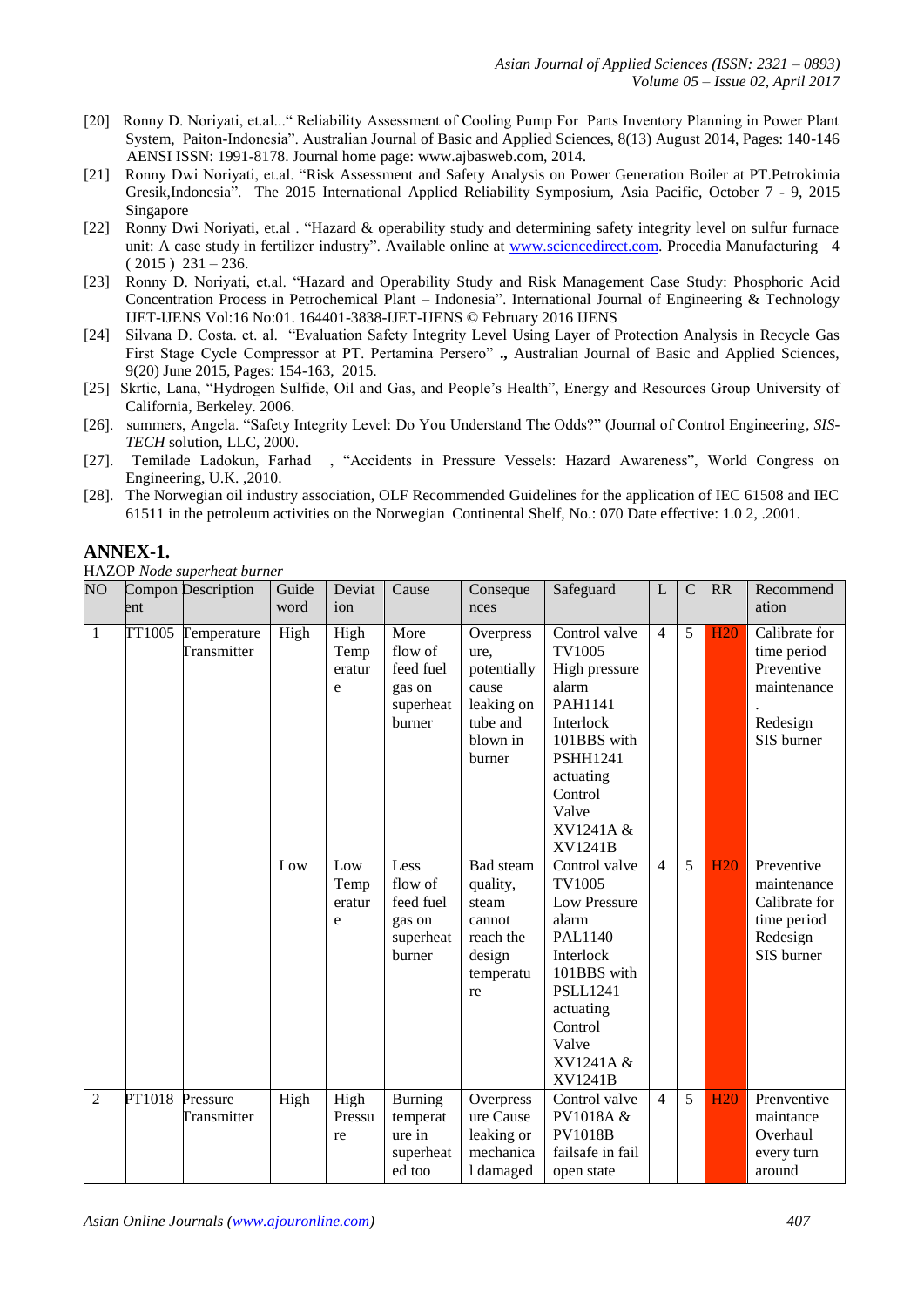*Asian Journal of Applied Sciences (ISSN: 2321 – 0893) Volume 05 – Issue 02, April 2017*

| $\overline{NO}$ | ent    | Compon Description         | Guide<br>word | Deviat<br>ion               | Cause                                                                                         | Conseque<br>nces                                                                                                                                             | Safeguard                                                                                                           | L              | $\mathcal{C}$  | RR             | Recommend<br>ation                                                               |
|-----------------|--------|----------------------------|---------------|-----------------------------|-----------------------------------------------------------------------------------------------|--------------------------------------------------------------------------------------------------------------------------------------------------------------|---------------------------------------------------------------------------------------------------------------------|----------------|----------------|----------------|----------------------------------------------------------------------------------|
|                 |        |                            |               |                             | high                                                                                          | for steam<br>pipe, 101-<br>C, 102-C                                                                                                                          |                                                                                                                     |                |                |                |                                                                                  |
|                 |        |                            | Low           | Low<br>Pressu<br>re         | Less<br>steam<br>flow &<br><b>Burning</b><br>temperat<br>ure in<br>superheat<br>ed too<br>low | Poor<br>steam<br>quality                                                                                                                                     | Control valve<br>PV1018A &<br><b>PV1018B</b><br>failsafe in fail<br>open state                                      | $\overline{4}$ | 5              | <b>H20</b>     | Prenventive<br>maintance<br>Overhaull<br>every turn<br>around                    |
| 3               | PT1013 | Pressure<br>Transmitter    | High          | High<br>Pressu<br>re        | <b>Burning</b><br>temperat<br>ure in<br>superheat<br>ed too<br>high                           | Overpress<br>ure cause<br>mechanica<br>1 damaged<br>for steam<br>pipe line                                                                                   | PAH alarm<br>high indicator<br>Control valve<br>PV1013<br>failsafe in fail<br>close state                           | $\overline{3}$ | $\overline{c}$ | M <sub>6</sub> | Calibrate for<br>time period                                                     |
|                 |        |                            | Low           | Low<br>Pressu<br>re         | Less<br>steam<br>product<br>from<br>Primary<br>Reformer<br>$101-B$                            | Less<br>steam<br>distributed<br>to<br>ammonia<br>system<br>unbalance                                                                                         | Control valve<br>PV1013<br>failsafe in fail<br>close state                                                          | 3              | $\overline{2}$ | M <sub>6</sub> | Give alarms<br>system for<br>indicating an<br><b>PAL</b>                         |
| $\overline{4}$  | TT1020 | Temperature<br>Transmitter | High          | High<br>Temp<br>eratur<br>e | Less<br>water<br>flow<br>from<br>104J/JA<br>into de<br>superheat<br>er                        | Pressure<br>increase                                                                                                                                         | TAH alarm<br>high indicator<br>Control valve<br>PV1020<br>failsafe in fail<br>close state                           | $\overline{2}$ | 3              | M <sub>6</sub> | Calibrate &<br>preventive<br>maintenance<br>for time<br>period                   |
|                 |        |                            | Low           | Low<br>Temp<br>eratur<br>e  | More<br>water<br>flow<br>from<br>104J/JA<br>into de<br>superheat<br>er                        | Bad steam<br>quality for<br>medium<br>steam<br>distributio<br>n                                                                                              | Control valve<br>PV1020<br>failsafe in fail<br>close state                                                          | $\overline{c}$ | 3              | M <sub>6</sub> | Give alarms<br>TAL for<br>indicating<br>Calibrate &<br>preventive<br>maintenance |
| 5               | FI1031 | Flow<br>Transmitter        | More          | More<br>Flow                | More<br>flow<br>from gas<br>service                                                           | Pipe<br>overpress<br>ure May<br>be cause a<br>pre-<br>ignition<br>on pipe<br>Superheat<br>burner<br>overheat,<br>potentially<br>explosion<br>on<br>superheat | PSHH 1241,<br>PSH 1141,<br>and PAH<br>Safety system<br>actuating<br>interlock I<br>101BBS to<br>cut off gas<br>flow | $\overline{2}$ | 3              | M6             | Calibrate &<br>preventive<br>maintenance<br>for time<br>period                   |